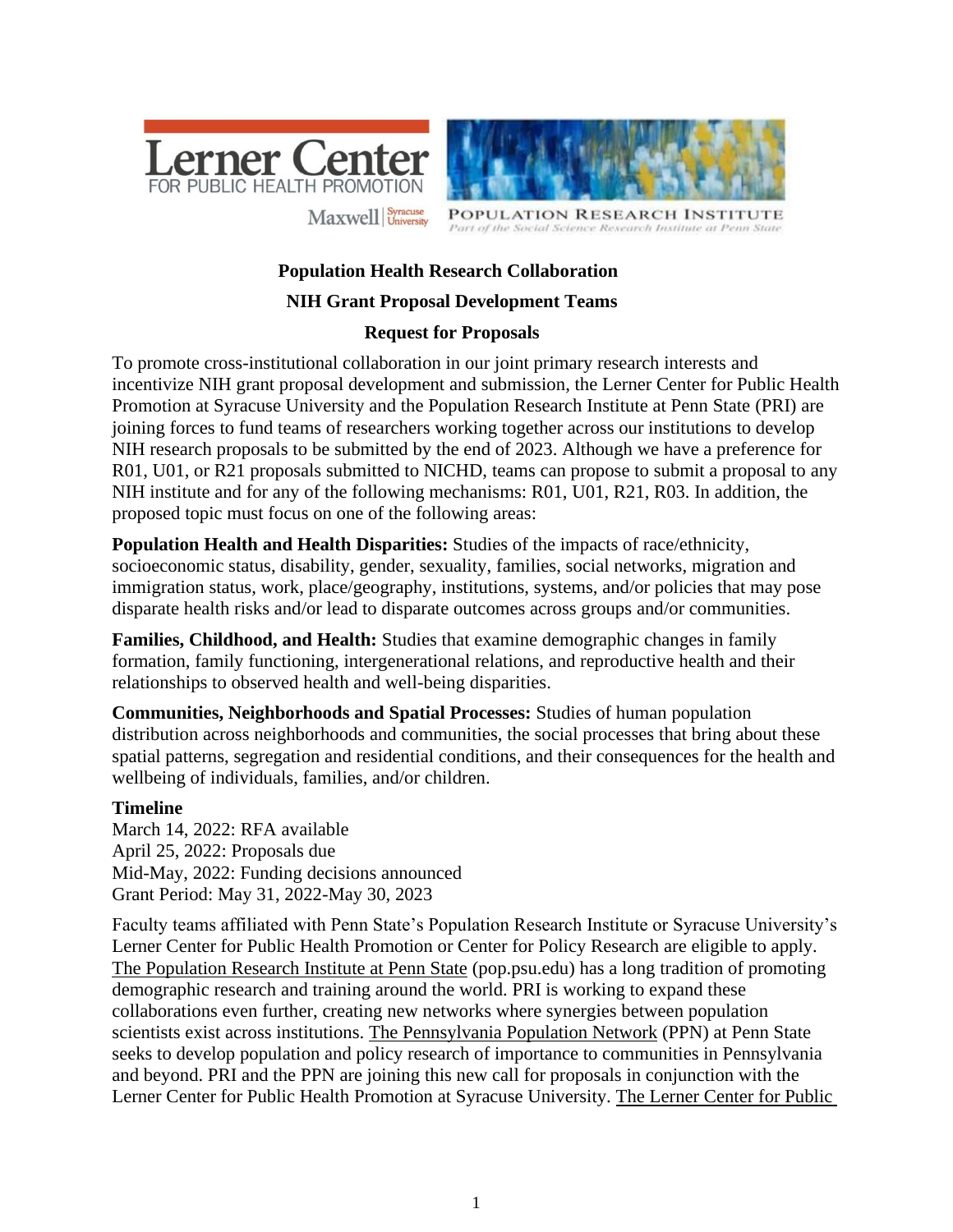Health Promotion at Syracuse University (lernercenter.syr.edu) is a population health research center with expertise in the social, spatial, and structural determinants of physical, mental, and behavioral health. The Center regularly awards Faculty Fellow grants to SU faculty and is using this year's Faculty Fellows mechanism to encourage cross-institution collaboration on NIH proposal development. SU's Center for Policy Research

(https://www.maxwell.syr.edu/research/center-for-policy-research) supports policy-relevant research to tackle pressing social problems related to education, taxes, social welfare, the environment, housing, crime, and health.

## **Proposal Guidelines**

This funding mechanism is designed to support the development of an NIH R01, U01, R21, or R03 proposal. Activities may include writing the proposal, pilot grant data collection/analysis and/or preliminary analysis of secondary data that would be used to demonstrate scientific rigor and feasibility in the NIH proposal, and getting feedback from others to strengthen the proposal.

### **Eligibility**

Research teams must include at *least one principal investigator* (PI) who is affiliated with the Lerner Center for Public Health Promotion or the Center for Policy Research at Syracuse University *and at least one PI* from the Population Research Institute at Penn State. Research faculty (tenure line and non-tenure line) are eligible to serve as PIs. Postdoctoral scholars and graduate students may be included on the research team but may not serve as PIs.

### **Funding**

We anticipate spending a maximum of \$25,000 per team for teams proposing R01 or U01 preparation and up to \$15,000 per team for teams proposing R21 or R03 preparation. Funds must be spent by May 30, 2023. We anticipate funding 2-3 teams. Budgets should propose equitable funding across institutions.

### **Funds may be used for:**

- Course releases. Penn State investigators may request salary of up to \$7,500 (replacement cost for one course buyout or equivalent). SU investigators may request salary that reflects the allowed percentage for the first course release according to specific college policies (e.g., 12.5% in Maxwell). All requests for course releases should be made in consultation with your department chair/head and must include a letter of support agreeing to the terms of the course release.
- Summer salary up to \$7,500 per investigator to allow for dedicated grant proposal writing only. *PRI faculty should note that summer salary is allowed only in this specific RFP.*
- Graduate student time or hourly support of activities from research staff
- Travel (MUST comply with university rules for travel; conference travel is excluded.)
- Data acquisition fees associated with specialized data sources.
- Data collection costs for a project proposing to collect pilot data.

### **Funds are NOT intended to support:**

- Projects of individual faculty members
- Delivery of outreach programs or services
- Funding for activities supported by departments and colleges (travel to conferences, computer or software purchase unless specific to the proposed study, etc.)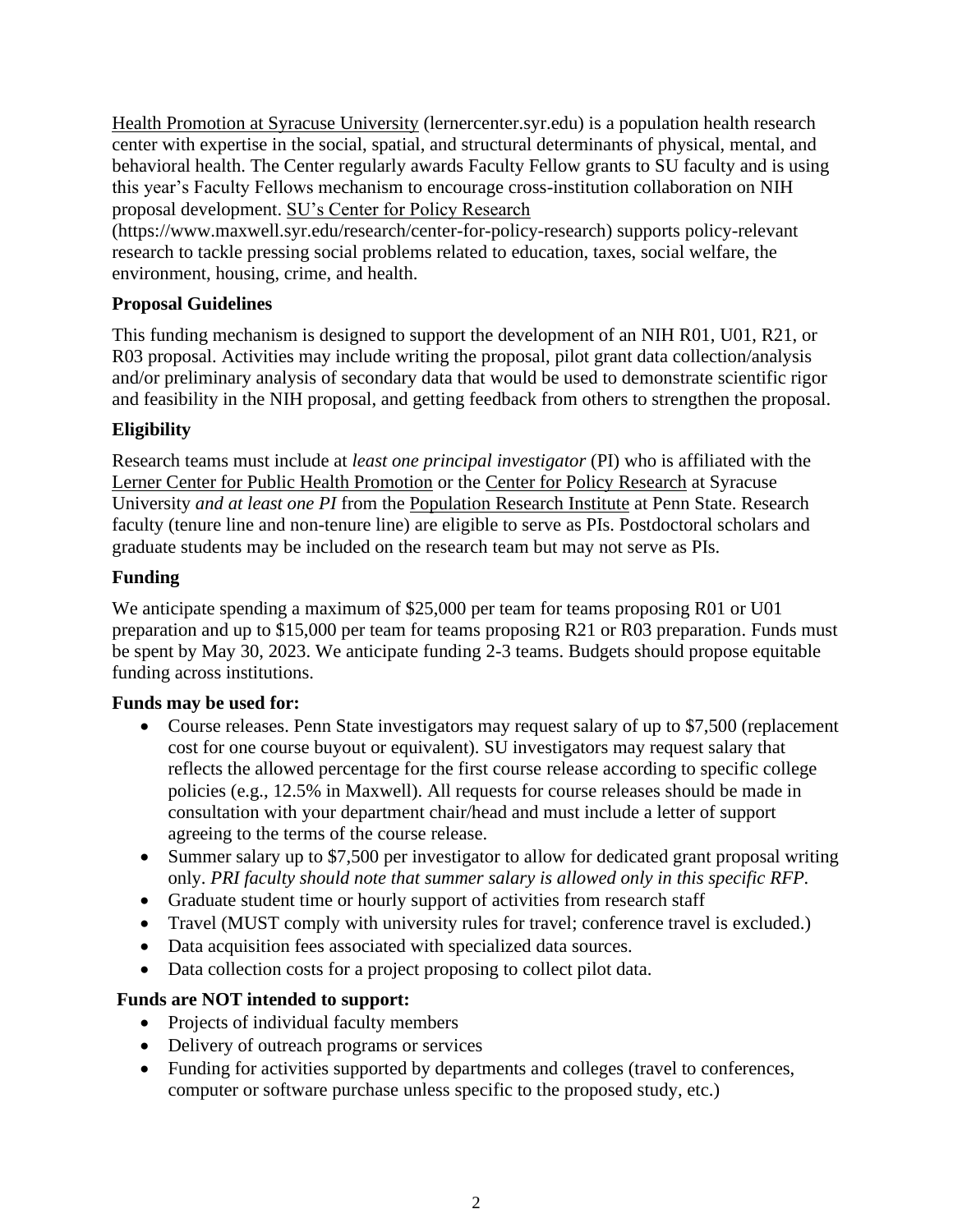- Publication costs
- Graduate student tuition
- Indirect costs

## **Criteria for Review**

Funding decisions will be based primarily on the likelihood that the team will develop a strong proposal to be submitted to NIH by the end of 2023. This includes:

- Significance of the problem to be addressed
- Likelihood that the proposed project will be novel.
- Planned approach and likelihood that the team will be able to develop a rigorous research design
- Likelihood that the team will submit the proposal to NIH by the end of 2023.
- The qualifications and experience of personnel and feasible plan for collaboration across institutions.

NOTE: Investigators are expected to prepare and submit the appropriate requests for IRB approval. Funds will not be released without IRB exemption or approval.

### **Proposal Development Mentoring and Review Requirements**

- Meet with Sarah Damaske (PRI) and Shannon Monnat (Lerner/CPR) shortly after seed grant proposal receipt to discuss the project idea, discuss additional potential collaborators, and go through the various NIH proposal sections and how they will be scored by an NIH review panel.
- Participate in the PRI NIH Writing Group, including presenting the Specific Aims and the Research Strategy to get developmental feedback throughout proposal preparation.
- Submit the full draft of the Research Strategy to Damaske and Monnat by May 30, 2023. Via the PRI NIH Writing Group, we will recruit mock reviewers to score and provide feedback on your proposal.
- Seed grant recipients are expected to continue participation in the Writing Group to mentor new grantees after their seed grant award has ended.

### **Lerner Center Faculty Affiliate Program**

The PIs on funded team will be automatically granted Lerner Center Faculty Affiliate status. Affiliates have access to Lerner Center events, research resources, and mentoring. It is expected that funded PIs will maintain their affiliate status upon completion of the project, present their findings at Lerner Center research events, and assist the Lerner Center with reviewing future grant proposals. Other key personnel on funded projects may also apply for Faculty Affiliate status.

### **Population Research Institute Faculty Associates**

All PIs and key personnel on funded teams are encouraged to apply for associate status at the Population Research Institute at Penn State. All associates have access to PRI events, working groups and mentoring.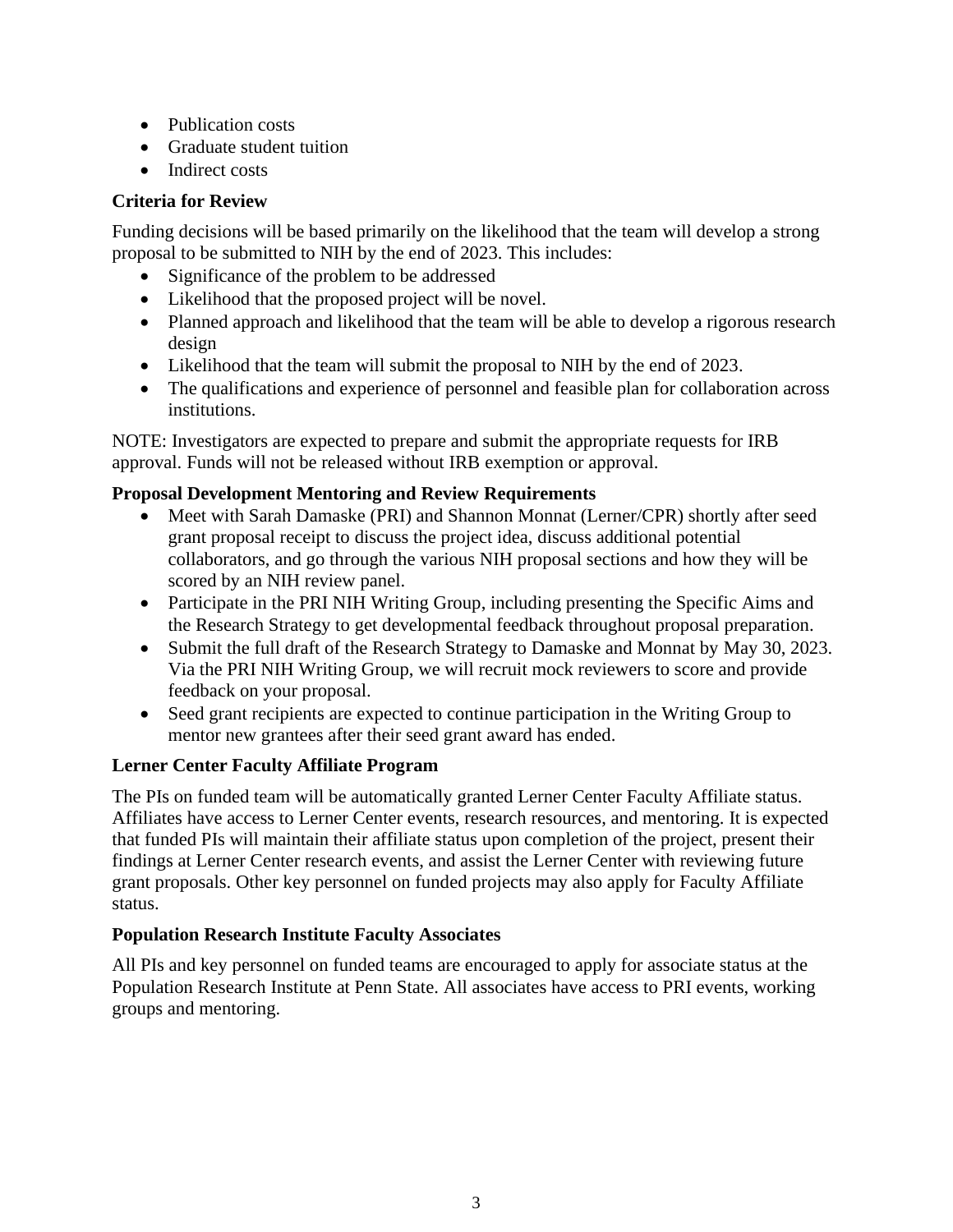#### **Proposal Submission Requirements**

Please complete all sections below and send entire proposal as one PDF document to Sarah Damaske [\(sarahdamaske@psu.edu\)](mailto:sarahdamaske@psu.edu) and Shannon Monnat [\(smmonnat@syr.edu\)](mailto:smmonnat@syr.edu) by 5:00 EST on April 25, 2022. Proposals must be single-spaced, in Arial font size no smaller than 11-point type, with one-inch margins. Follow all page guidelines; **The proposal narrative cannot exceed 3 pages.** Do not include appendices beyond the supplemental information requested below.

### **COVER PAGE (1 page)**

- **1. Project Title**
- **2. Name of MPIs, MPI titles, departmental affiliations, and emails (there should be at least one PI from each institution)**
- **3. Names, titles, and departmental affiliation of all co-Investigators and other key personnel**
- **4. Abstract:** Provide a succinct overview that includes the significance and innovation of the project you intend to propose to NIH, the expertise of the investigator team, and your plan for submitting a proposal to NIH by the end of 2023 (<300 words).

### **PROPOSAL NARRATIVE (3 pages single spaced max)**

- **1. Specific Aims/Purpose:** List the specific aims that you plan to include your NIH proposal.
- **2. Significance:** Provide a brief explanation of the significance of the problem you plan to address in your NIH proposal. How will the project you plan to propose to NIH address a critical barrier to progress in the field? How will successful completion of your aims change the concepts, methods, treatments, services, or interventions that drive this field?
- **3. Innovation:** Describe the state of the current research in this area and the innovation of the project you will propose to NIH.
- **4. Approach:** Describe your anticipated research approach and how/why it is appropriate for addressing the described aims. We understand that your approach will evolve as part of the proposal development. In this section, you should describe your *anticipated* data and methods.
- **5. Description of Activities:** Describe your plan for developing an NIH proposal, including frequency of team meetings, the resources you will need to successfully complete the proposal, and who will be responsible for various sections of the proposal. Include a timeline of your activities. If you are proposing to conduct preliminary analysis with existing data, your plan should describe data availability and your analysis plan. If you are planning to collect pilot data to inform the preliminary analysis section, your plan should detail your methods and articulate the feasibility of being able to collect and analyze the necessary data within the required time frame.
- 6. **Investigators**: Describe the substantive and methodological expertise of the investigators and how each will contribute to the project you plan to propose to NIH. Note that being MPIs on this proposal does not mean that you need to be MPIs on the NIH proposal.